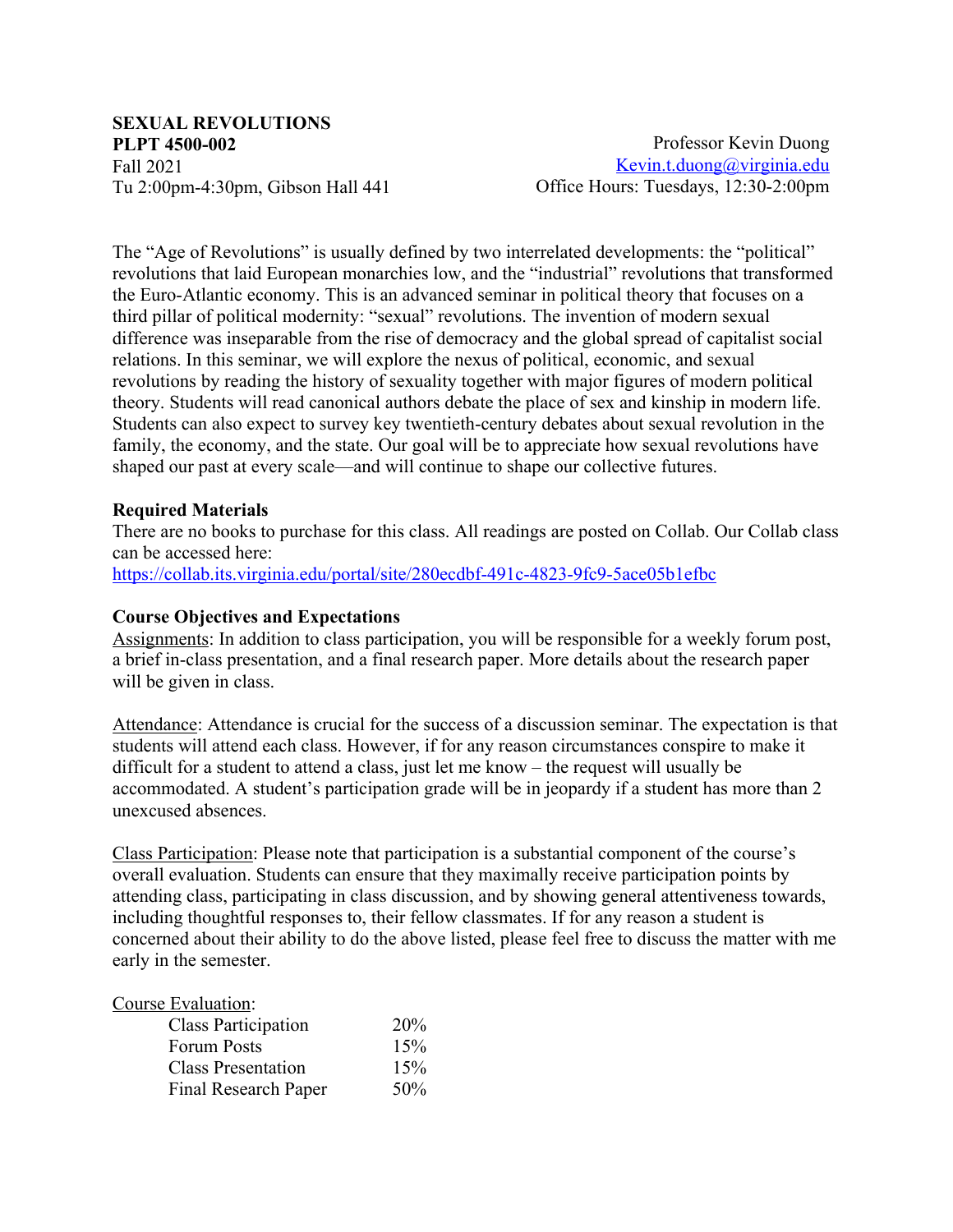### **Other Matters:**

Plagiarism: Each student is expected to abide by the code of academic integrity. It is your responsibility to familiarize yourself with college policies regarding plagiarism and other violations of academic integrity, which will be strictly observed in this class. If work is found to be plagiarized, the student will receive an automatic failing grade in the class, and depending on the situation additional sanctions may be imposed by the college.

Reasonable Accommodations for Students with Disabilities**:** If you have a disability that may require assistance or accommodations, or if you have any questions related to any accommodation for testing, note taking, reading, etc., please speak with me as soon as possible. You may also contact the Student Disability Access Center at https://studenthealth.virginia.edu/sdac-contactus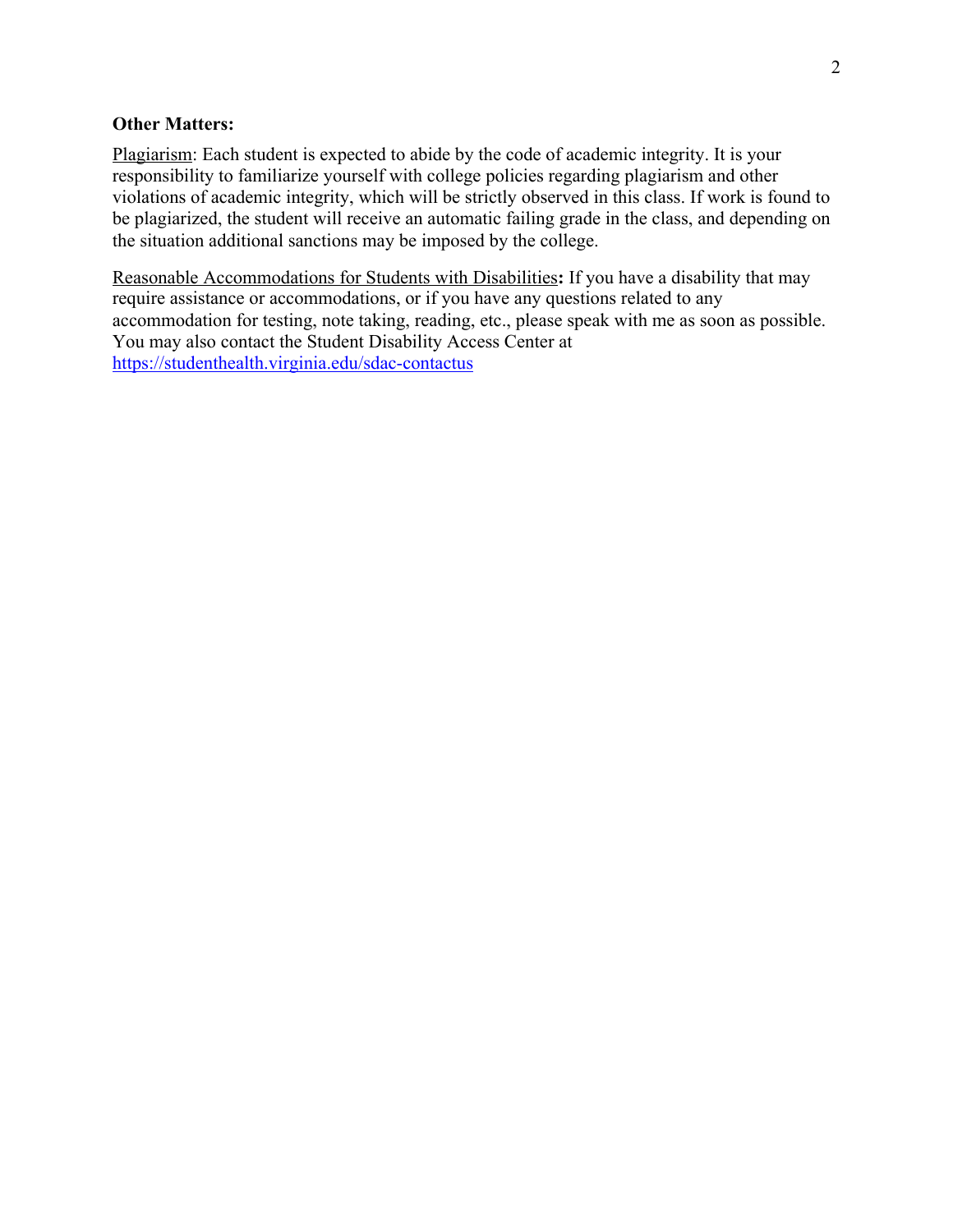### **Schedule of Readings**

Readings and assignments are to be completed by their corresponding date. 'Optional' readings are additional selections that may improve your mastery of the material but aren't required. All required readings are available on our Collab website. Please read the assigned texts in the order they are listed.

#### WEEK 1-5: Modern Sexuality as a Sexual Revolution

It's widely known that sexuality and sexual identity are modern inventions; in fact, inventing sexuality as a field of experience is arguably the first and most important sexual revolution. It provides the macro-historical context against which modern political theorists debate sexual freedom and revolution. The first part of our class focuses on classic and contemporary histories of modern sexuality. We will discuss the centuries-long inventions and modifications of sexuality and the corresponding transformations in global finance, scientific institutions, and state regulation of everyday life.

| <b>Aug 24:</b>  | Caroline Walker Bynum, "The Body of Christ in the Later Middle Ages: A Reply<br>to Leo Steinberg"                                 |
|-----------------|-----------------------------------------------------------------------------------------------------------------------------------|
|                 | Christine Helliwell, "'It's Only a Penis: Rape, Feminism, and Difference"                                                         |
| <b>Aug 31:</b>  | Friedrich Engels, The Origin of the Family, Private Property, and the State, pp.<br>51-115, 132-153, 195-217                      |
| Sept 7:         | Michel Foucault, The History of Sexuality, Vol 1, pp. 1-73, 133-159                                                               |
| <b>Sept 14:</b> | John D'Emilio, "Capitalism and Gay Identity"                                                                                      |
|                 | Christopher Chitty, Sexual Hegemony: Statecraft, Sodomy, and Capital in the<br>Rise of the World System, pp. 21-25, 35-41, 73-105 |
|                 | Angela Davis, "The Legacy of Slavery: Standards of a New Womanhood"                                                               |
| <b>Sept 21:</b> | Anne Fausto-Sterling, Sexing the Body: Gender Politics and the Construction of<br>Sexuality, pp. 1-29, 45-77                      |
|                 | Susan Stryker, Transgender History: The Roots of Today's Revolution, pp. 45-114                                                   |
| Optional:       | Wilhelm Reich, The Sexual Revolution                                                                                              |
|                 | Magnus Hirschfeld, Berlin's Third Sex                                                                                             |
|                 | Jennifer L. Morgan, Reckoning with Slavery: Gender, Kinship, and Capitalism in<br>the Early Black Republic                        |
|                 | Marie Mies, Patriarchy and Accumulation on a World Scale                                                                          |
|                 | Shauna J. Sweeney, "Gendering Racial Capitalism and the Black Heretical<br>Tradition"                                             |
|                 | Hortense Spillers, "Mama's Baby, Papa's Maybe: An American Grammar Book"<br>Jonathan Ned Katz, The Invention of Heterosexuality   |
|                 | Michelle Murphy, The Economization of Life                                                                                        |
|                 | Silvia Federici, Caliban and the Witch: Women, the Body and Primitive                                                             |
|                 | Accumulation                                                                                                                      |

WEEK 6-10: Who is the Protagonist of Sexual Revolution?

For the middle part of our class, we'll be descending from macro-historical analyses of the history of sexuality, capitalism, and the family to individual political theorists. Our goal is twofold. First, we'll survey a diverse cast of characters who tried to theorize the meaning of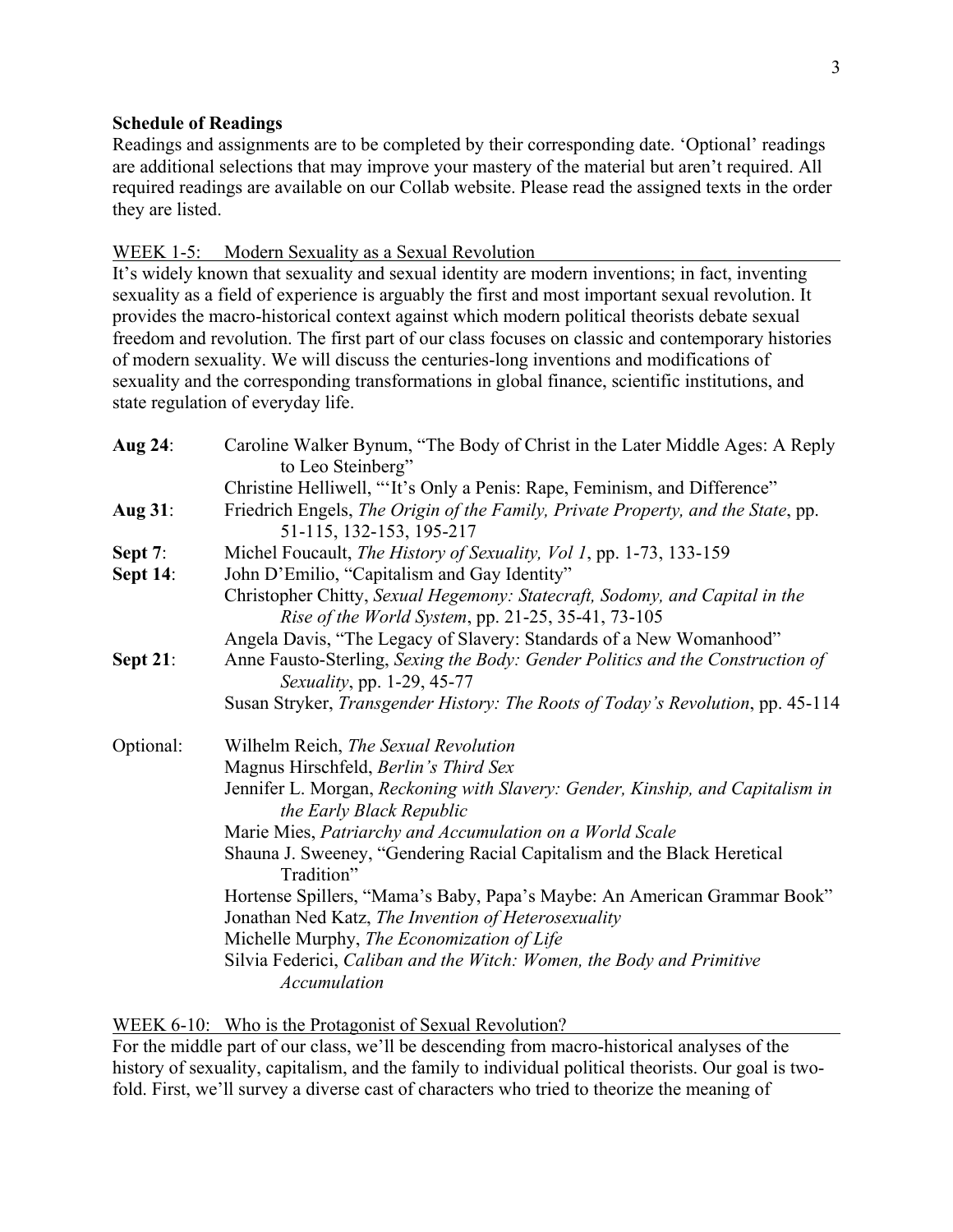sexuality, desire, and freedom in specific contexts. We'll see extensive disagreement among feminists, sex radicals, and queers on the question "what is sexual revolution?" Second, we'll also see how over time, theorists of sexual revolution became increasingly self-reflexive about sexuality itself. Critics started to suspect that something like "sexual difference" couldn't be taken for granted as the starting point of revolution. The protagonist of a sexual revolution would have to go far beyond "women"—but then, who?

| <b>Sept 28:</b> | Mary Wollstonecraft, A Vindication of the Rights of Women, pp. 362-370                                                                      |
|-----------------|---------------------------------------------------------------------------------------------------------------------------------------------|
|                 | John Stuart Mill, On the Subjection of Women, pp. 388-397                                                                                   |
| Oct 5:          | Simone de Beauvoir, The Second Sex, pp. 3-17, 159-186, 283-313, 721-765                                                                     |
| <b>Oct 12:</b>  | Huey Newton, "The Women's Liberation and Gay Liberation Movements"                                                                          |
|                 | Jean Genet, "May Day Speech"                                                                                                                |
|                 | Claudia Jones, "An End to the Neglect of the Problems of Negro Women"                                                                       |
|                 | Claudia Jones, "We Seek Full Equality for Women"                                                                                            |
| <b>Oct 19:</b>  | Flora Tristan, "The Workers' Union"                                                                                                         |
|                 | Lucy E. Parsons, "To Tramps, the Unemployed, the Disinherited, the Miserable"<br>Alexandra Kollontai, "Sexual Relations and Class Struggle" |
| Oct 26:         | Shulamith Firestone, "The Dialectic of Sex: The Case for Feminist Revolution"<br>Monique Wittig, "The Category of Sex"                      |
|                 | Donna Haraway, "A Manifesto for Cyborgs: Science, Technology, and Socialist<br>Feminism in the 1980s"                                       |
| Optional:       | Eileen Hunt Botting, Wollstonecraft, Mill, and Women's Human Rights                                                                         |
|                 | Daniel O'Neill, The Burke-Wollstonecraft Debate: Savagery, Civilization, and<br>Democracy                                                   |
|                 | Sandrine Sanos, Simone de Beauvoir                                                                                                          |
|                 | Barbara Taylor, Eve and the New Jerusalem: Socialism and Feminism in the<br>Nineteenth Century                                              |
|                 | Sarah Dunstan and Patricia Owens, "Claudia Jones, International Thinker"                                                                    |
|                 | Jean Genet, The Declared Enemy: Texts and Interviews                                                                                        |
|                 | Jackqueline Frost, "Jean Genet's May Day Speech, 1970: "Your Real Life                                                                      |
|                 | Depends on the Black Panther Party"                                                                                                         |
|                 | Glyn Salton-Cox, Queer Communism and the Ministry of Love: Sexual Revolution<br>in British Writing of the 1930s                             |
|                 | Paul B. Preciado, The Countersexual Manifesto                                                                                               |
|                 | Jack Halberstam, Wild Things: The Disorder of Desire                                                                                        |

# WEEK 11-15: What is Sexual Revolution? Twentieth Century Debates

The decades after the Second World War witnessed protracted debate about sexual revolution. Where was it supposed to happen? What would it mean for everyday life? Questions like these were posed in countless arenas of conflict: pornography, free love, kinship, anticapitalism, Third Worldism, and consumerism. In the final part of our class, we turn from "major thinkers" to "major debates," although we'll peruse only a small fraction of them. Our goal is to appreciate how sexual revolution could serve as both a rallying cry and an intractable point of dispute. The fractures opened up by these debates are still with us and continue to shape the tactical fault lines of contemporary critics.